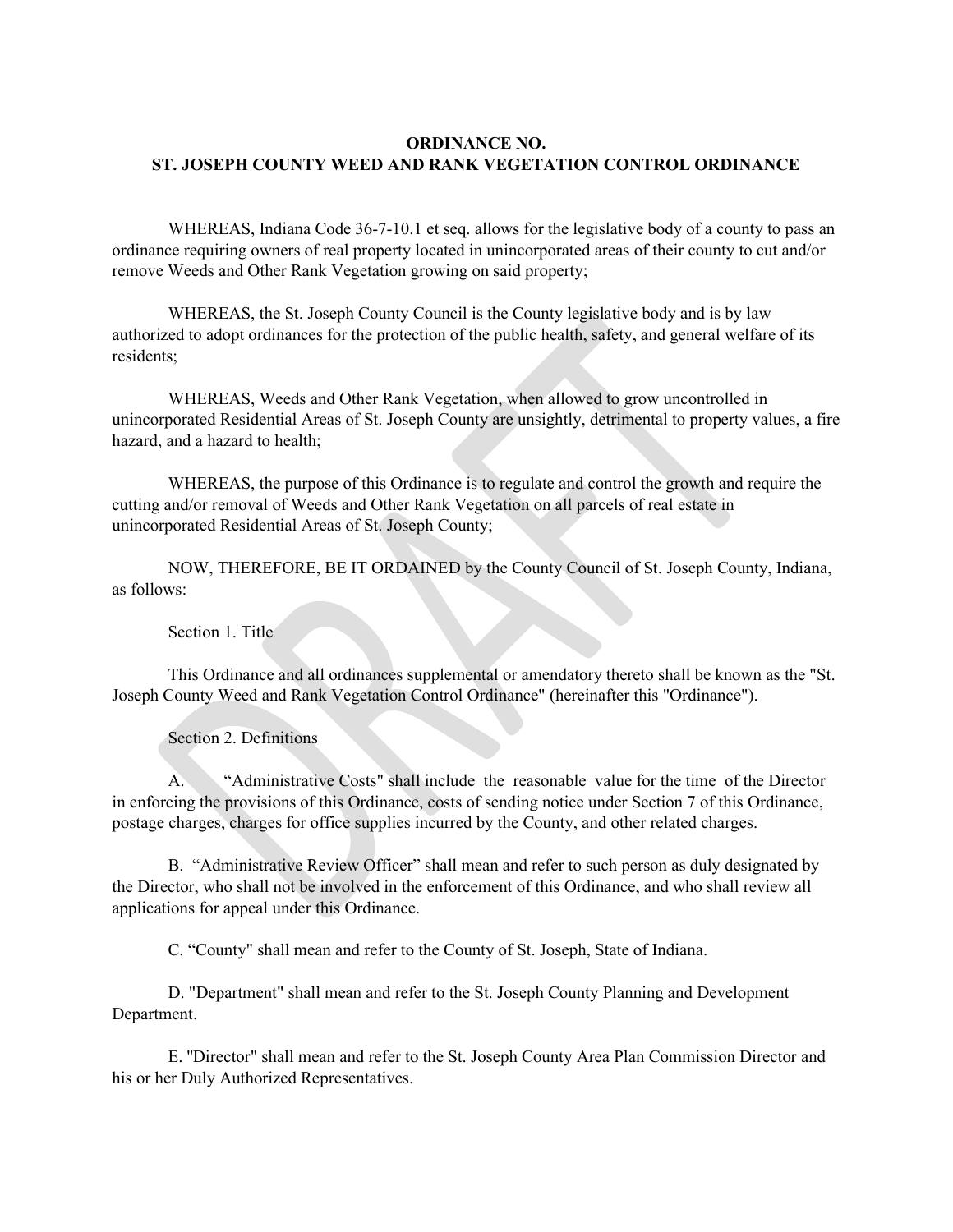F. ''Duly Authorized Representatives" shall mean and refer to staff or other departments designated by the Director.

G. "Removal Costs" shall include the reasonable value of the labor incurred by the County in travel to and from the subject property and in cutting or removing Weeds and Other Rank Vegetation, reasonable charges for the equipment used, repair costs for damage to equipment used, mileage costs incurred in driving to and from the subject property, disposal costs, administrative expenses including the reasonable value of time spent in scheduling and dispatching personnel to perform removal, and other related expenses incurred in cutting or removing Weeds and Other Rank Vegetation.

H. "Residential Area" shall mean and refer to any parcel of real estate, used or intended to be used for residential purposes, whether platted or unplatted, whether zoned residential or otherwise, which does not exceed two (2) acres in size.

I. "Weeds and Other Rank Vegetation" shall mean and refer to any and all plant life exceeding a height of nine (9) inches. Landscaped areas and gardens containing trees, ornamental grasses, flowers, agricultural crops, bushes and shrubberies exceeding a height of nine (9) inches are not to be considered Weeds and Other Rank Vegetation unless they constitute an extreme deviation from the aesthetic appearance of the surrounding neighborhood.

J. "Zoning Administrator" shall mean and refer to the St. Joseph County Zoning Administrator and his or her Duly Authorized Representatives.

Section 3. Administration and Enforcement

The Department shall be the executive department that is authorized to administer the terms and provisions of this Ordinance. The Zoning Administrator shall enforce the terms and provisions of this Ordinance. The Department and the Zoning Administrator are hereby granted all powers reasonable and necessary for the performance of their responsibilities under this Ordinance.

Section 4. Enforcement Discretion

The Department shall have all rights and authorities as are provided under Indiana Code 36-7- 10.1 et seq. as the executive department authorized to administer and enforce this Ordinance. It is hereby acknowledged, understood, and declared by the St. Joseph County Council that the Zoning Administrator is required to exercise and is vested with the authority to exercise his or her discretion and judgment in order to protect and preserve the public health, safety, and general welfare of the citizens of St. Joseph County, Indiana in administering and enforcing this Ordinance. The authority of the Zoning Administrator to issue or revoke, or fail or refuse to issue or revoke any notice, approval, order, or similar action under this Ordinance is hereby declared to be discretionary.

Section 5. Required Action

It is a violation of this Ordinance to have Weeds and Other Rank Vegetation on parcels of real estate in unincorporated Residential Areas of the County. All landowners of parcels of real estate in unincorporated Residential Areas of the County are hereby required to cut and/or remove from such real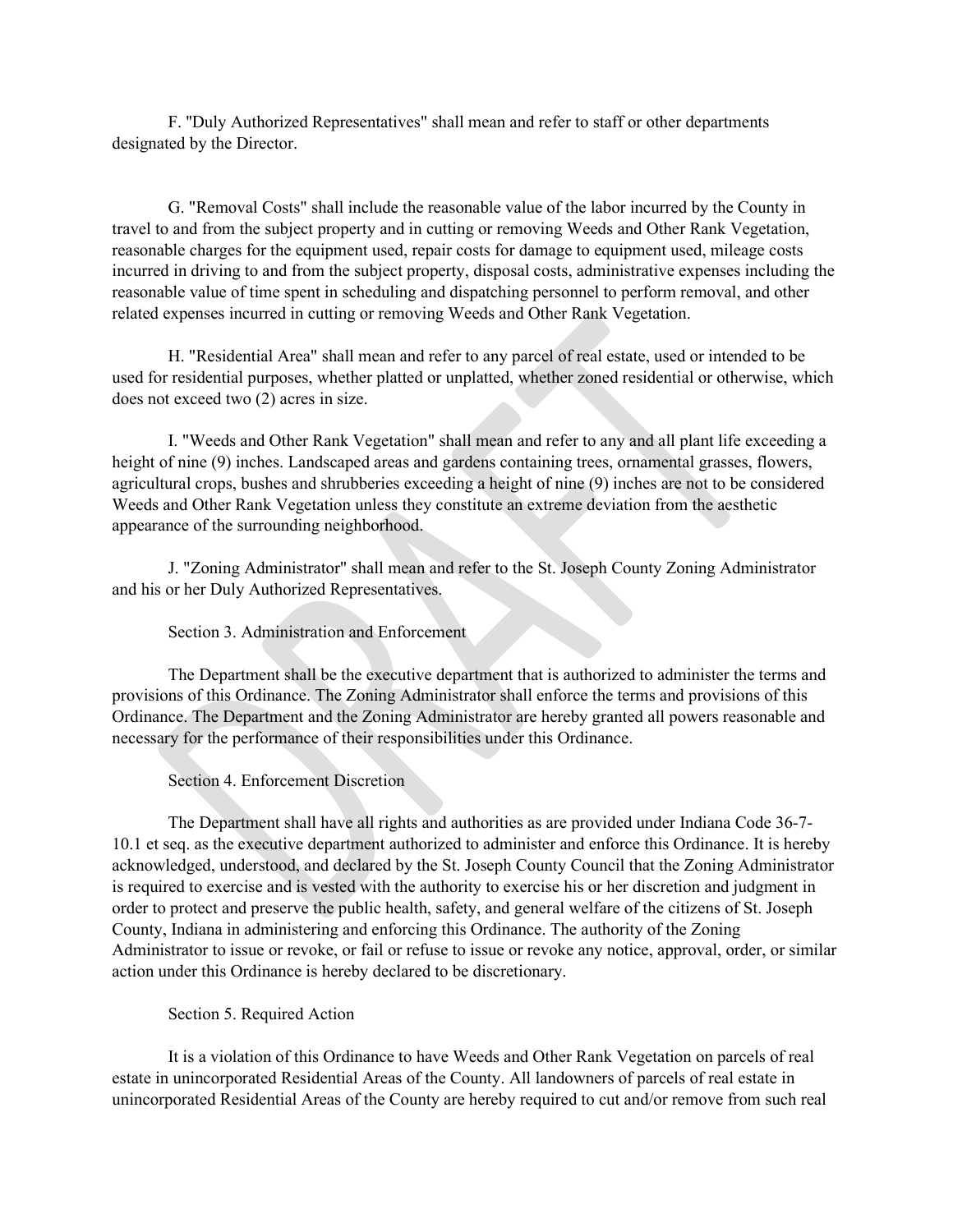estate all Weeds and Other Rank Vegetation growing thereon. If the Zoning Administrator determines that a violation of this Ordinance exists, the Zoning Administrator may take action in accordance with the procedures set forth in this Ordinance to abate or remove any Weeds and Other Rank Vegetation.

### Section 6. Violation Notice

If Weeds and Other Rank Vegetation are found to be growing in violation of the provisions of this Ordinance, the Zoning Administrator shall give written notice to the landowner upon whose property such Weeds and Other Rank Vegetation are growing, identifying the violation and stating that such. landowner is required to cut and/or remove such Weeds and Other Rank Vegetation growing on such property. The landowner shall have ten (10) business days from the date of service of such notice to abate the violation on such property. Such Notice shall refer to this Ordinance and shall also state that, if such landowner does not comply with the requirements of such Notice, the Department may cause such Weeds and Other Rank Vegetation to be cut and/or removed and that the Removal Costs thereof incurred by the County, plus any Administrative Costs, shall be paid by the landowner. Such Notice shall further state that if the landowner fails to pay the Removal Costs for subject Weeds and Other Rank Vegetation, plus any Administrative Costs, within ten (10) days after the Zoning Administrator serves the landowner with an invoice of the Removal Costs thereof, plus Administrative Costs, the amount claimed shall be placed on the tax duplicate against such property affected by the work, and the amount shall be collected as delinquent taxes are collected.

# Section 7. Service of Notice

The notices required to be given under Section 6 Section 11 of this Ordinance shall be adequate if given to the landowner of the property in person or sent by Certified U.S. mail, return receipt requested, postage prepaid, to the landowner at the address as listed on the real estate records of the St. Joseph County Auditor's office, or as otherwise provided in I.C. 1-1-7-1, I.C. 36-7-10.1, or other applicable Indiana law. Date of service shall be the date of delivery if given in person or the date of mailing if given by Certified U.S. mail, postage prepaid.

# Section 8. Cutting and Removal by County

If the landowner has been notified under the provisions of Section 6 and 7 of this Ordinance but has failed to comply with the requirements of this Ordinance within the time specified, the landowner shall be deemed to have granted permission to the Department and/or its representatives to enter upon the landowner's property for the purpose of causing such Weeds and Other Rank Vegetation to be cut and/or removed.

#### Section 9. Continuous Abatement

In the event that the Zoning Administrator gives notice under Section 7 of this Ordinance that a violation of this Ordinance has occurred, the Zoning Administrator may post at the subject property at the time of abatement a continuous abatement notice. Such continuous abatement notice shall provide notice to the landowner that the Zoning Administrator may abate each subsequent violation of this Ordinance during the same calendar year in which the Zoning Administrator served notice of an initial violation.

Section 10. Appeal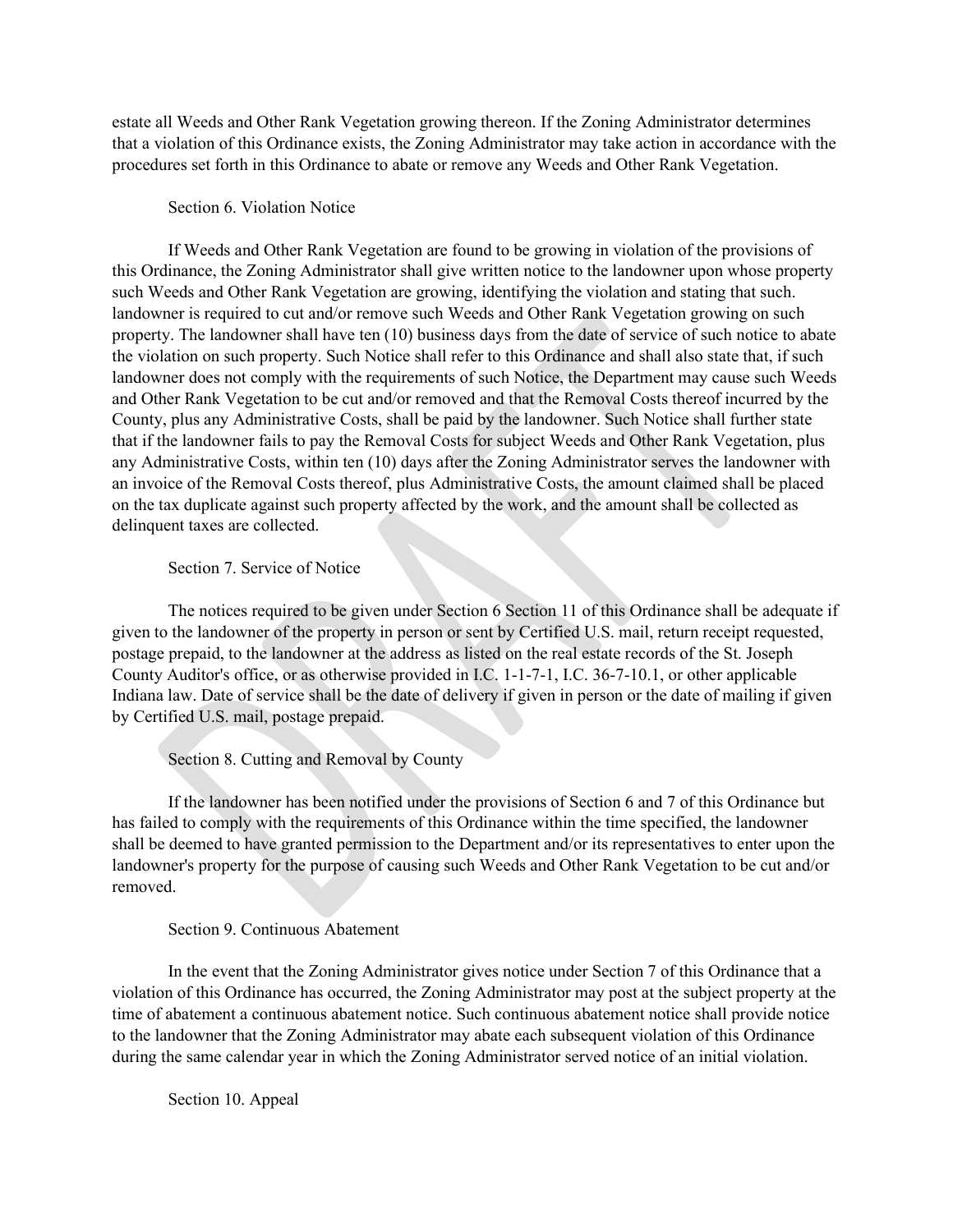Any person who receives a Notice issued under Section 6 of this Ordinance, or is cited for a civil penalty for violation of this Ordinance, or receives a statement of costs pursuant to Section 11 of this Ordinance, shall have the right to appeal such Notice, citation, or cost statement to the Administrative Review Officer. Such appeal shall be made in writing, on a form determined by the Director, and must be submitted to the Director within ten (10) days of the Notice, citation, or cost statement being appealed. The appellant should attach all evidence they believe relevant to their appeal to the appeal form upon submittal, and describe in detail the reason(s) they believe the decision of the enforcing authority should be reversed. The Administrative Review Officer shall review the appellant's appeal and submitted documents, and the file provided by the Zoning Administrator relevant to the appeal. The Administrative Review Officer shall issue their decision in writing within thirty (30) days of receiving the appeal from the Director, upholding, reversing, or modifying the Notice, citation, or cost statement at issue.

The appellant may appeal the decision of the Administrative Review Officer to the circuit court located in Mishawaka of St. Joseph County, Indiana, in the manner prescribed for appeals pursuant to Ind. Code § 36-1-6-9, and must be brought within sixty (60) days after the date on which the Administrative Review Officer issues their decision.

While a Notice or citation is in the appeal process, all enforcement actions are stayed. This stay continues until the expiration of ten days after the last opportunity for appeal has expired.

### Section 11. Collection of Costs

In the event the Department is forced to cut and/or remove Weeds and Other Rank Vegetation from property, the Director shall make a certified statement of the County's Removal Costs, plus Administrative Costs incurred by the County for the cutting and/or removal of such Weeds and Other Rank Vegetation under the provisions of Section 8 of this Ordinance. Such statement shall be delivered to the landowner in the same manner as a violation notice under Sections 7 of this Ordinance, and the landowner shall pay such amount to the Department within ten (10) days after the landowner has been served with the statement. If the landowner fails to pay such amount within ten (10) days after being served with such statement the Department may collect the bill in any manner available at law. The Director may also certify a copy of such statement, and include in such certification any additional Administrative Costs incurred in the making of such certification, to the St. Joseph County Auditor and the St. Joseph County Auditor shall place the total amount certified on the tax duplicate of the property affected by such work, and such amount, including any accrued interest, shall be collected as delinquent taxes are collected and shall be disbursed to a special non-reverting Weeds and Other Rank Vegetation control fund in St. Joseph County as provided by Indiana Code 36-7-10.1-5, if one has been established by the County; if such a fund has not been established, the funds collected must be deposited in the County general fund.

#### Section 12. Penalty Provisions

A. Fines. Any person found to be in violation of this Ordinance shall be guilty of an ordinance violation and shall be subject to a civil penalty of up to Two Thousand Five Hundred Dollars (\$2,500.00) for each violation. Each day that a violation continues shall constitute a separate violation. Any failure to comply with any of the terms and provisions of this Ordinance shall constitute a violation. The